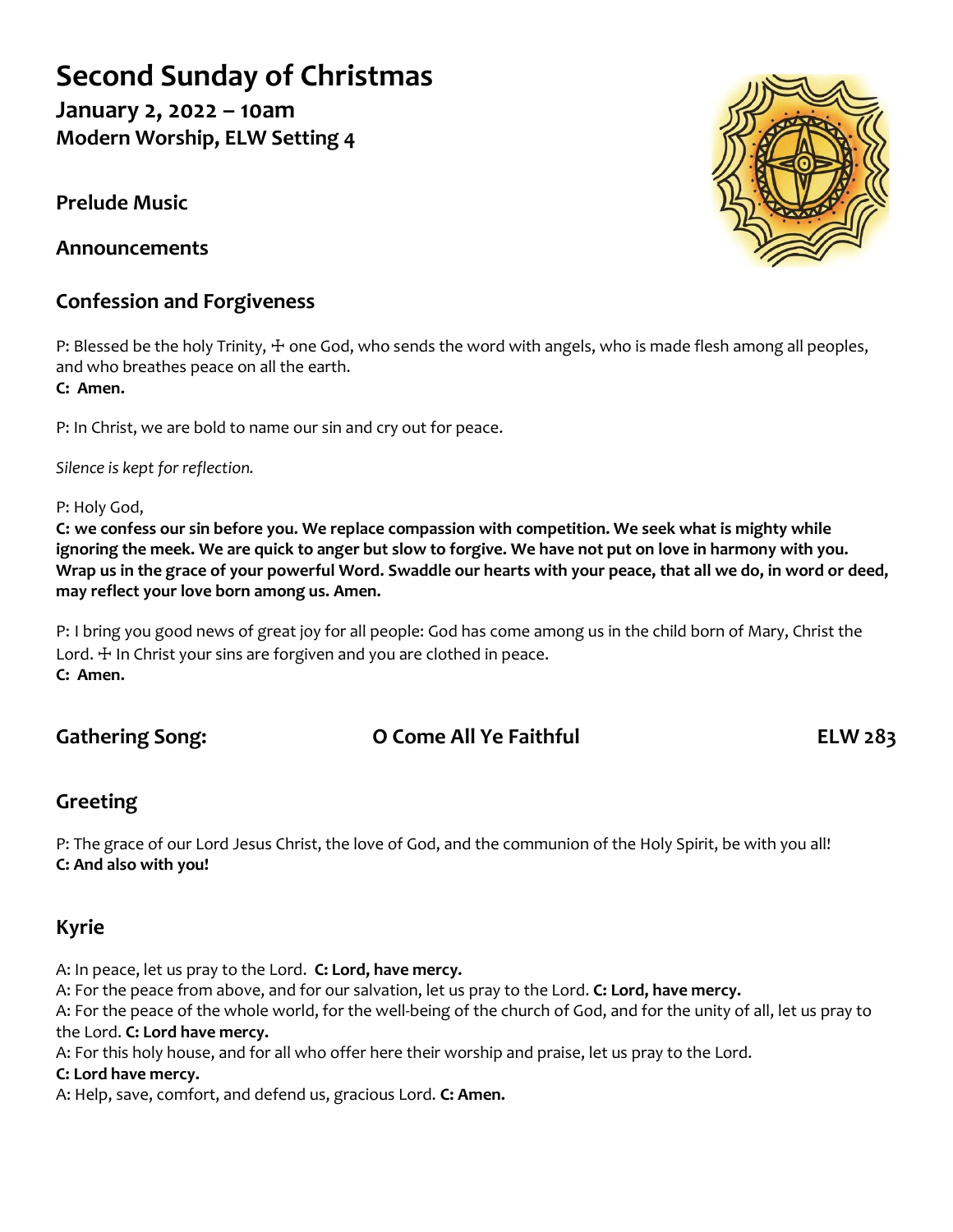### **Prayer of the Day**

#### A: Let us pray together,

**C: Almighty God, you have filled all the earth with the light of your incarnate Word. By your grace empower us to reflect your light in all that we do, through Jesus Christ, our Savior and Lord, who lives and reigns with you and the Holy Spirit, one God, now and forever. Amen.**

### **First Reading: Jeremiah 31:7-14**

*God promises to bring Israel back to its land from the most remote parts of exile. In Zion Israel will rejoice over God's gift of food and livestock. Young women will express their joy in dancing; God will give gladness instead of sorrow.*

<sup>7</sup>Thus says the Lord: Sing aloud with gladness for Jacob, and raise shouts for the chief of the nations; proclaim, give praise, and say, "Save, O Lord, your people, the remnant of Israel." <sup>8</sup>See, I am going to bring them from the land of the north, and gather them from the farthest parts of the earth, among them the blind and the lame, those with child and those in labor, together; a great company, they shall return here. <sup>9</sup>With weeping they shall come, and with consolations I will lead them back, I will let them walk by brooks of water, in a straight path in which they shall not stumble; for I have become a father to Israel, and Ephraim is my firstborn. <sup>10</sup>Hear the word of the Lord, O nations, and declare it in the coastlands far away; say, "He who scattered Israel will gather him, and will keep him as a shepherd a flock." "For the Lord has ransomed Jacob, and has redeemed him from hands too strong for him. <sup>12</sup>They shall come and sing aloud on the height of Zion, and they shall be radiant over the goodness of the Lord, over the grain, the wine, and the oil, and over the young of the flock and the herd; their life shall become like a watered garden, and they shall never languish again. <sup>13</sup>Then shall the young women rejoice in the dance, and the young men and the old shall be merry. I will turn their mourning into joy, I will comfort them, and give them gladness for sorrow. <sup>14</sup>I will give the priests their fill of fatness, and my people shall be satisfied with my bounty, says the Lord

L: The Word of the Lord

**C: Thanks be to God**

#### **Psalm: Psalm 147:12-20**

<sup>12</sup>Worship the Lord, O Jerusalem; praise your God, O Zion, **<sup>13</sup>who has strengthened the bars of your gates and has blessed your children within you.**

<sup>14</sup>God has established peace on your borders and satisfies you with the finest wheat. **<sup>15</sup>God sends out a command to the earth, a word that runs very swiftly.**

<sup>16</sup>God gives snow like wool, scattering frost like ashes. **<sup>17</sup>God scatters hail like bread crumbs. Who can stand against God's cold?**

 $18$ The Lord sends forth the word and melts them; the wind blows, and the waters flow. **<sup>19</sup>God declares the word to Jacob, statutes and judgments to Israel.**

<sup>20</sup>The Lord has not done so to any other nation; they do not know God's judgments. Hallelujah!

#### **Gospel Acclamation: Angels We Have Heard on High**

Angels we have heard on high, sweetly singing o'er the plains, and the mountains in reply, echoing their joyous strains. Glo-ria in excelsis De-o; glo-ria in excelsis De-o.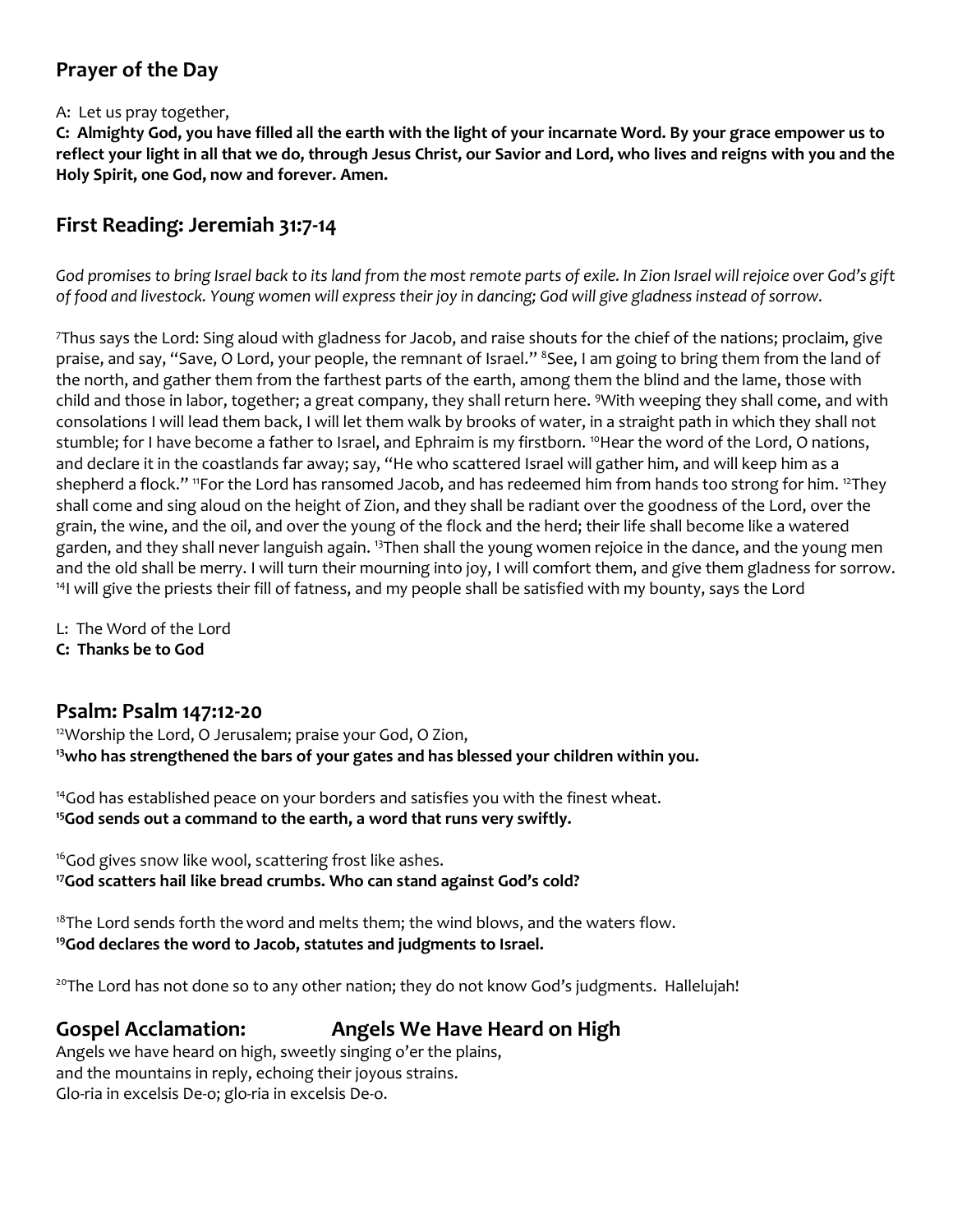### **Gospel: John 1:1-18**

*John begins his gospel with this prologue: a hymn to the Word through whom all things were created. This Word became flesh and brought grace and truth to the world.*

P: A reading from… **C: Glory to You, O Lord.**

'In the beginning was the Word, and the Word was with God, and the Word was God. <sup>2</sup>He was in the beginning with God. <sup>3</sup>All things came into being through him, and without him not one thing came into being. What has come into being <sup>4</sup>in him was life, and the life was the light of all people. <sup>5</sup>The light shines in the darkness, and the darkness did not overcome it. <sup>6</sup>There was a man sent from God, whose name was John. <sup>7</sup>He came as a witness to testify to the light, so that all might believe through him. <sup>8</sup>He himself was not the light, but he came to testify to the light. <sup>9</sup>The true light, which enlightens everyone, was coming into the world. <sup>10</sup>He was in the world, and the world came into being through him; yet the world did not know him. <sup>11</sup>He came to what was his own, and his own people did not accept him. <sup>12</sup>But to all who received him, who believed in his name, he gave power to become children of God, <sup>13</sup>who were born, not of blood or of the will of the flesh or of the will of man, but of God. <sup>14</sup>And the Word became flesh and lived among us, and we have seen his glory, the glory as of a father's only son, full of grace and truth. <sup>15</sup>(John testified to him and cried out, "This was he of whom I said, 'He who comes after me ranks ahead of me because he was before me.'") <sup>16</sup>From his fullness we have all received, grace upon grace. <sup>17</sup>The law indeed was given through Moses; grace and truth came through Jesus Christ. <sup>18</sup>No one has ever seen God. It is God the only Son, who is close to the Father's heart, who has made him known.

P: The Gospel of the Lord. **C: Praise to you, O Christ.**

#### **Sermon – Pastor Paul**

**Song of the Day: He Came Down ELW 253**

#### **Apostles Creed**

**I believe in God, the Father almighty, creator of Heaven and earth.** 

**I believe in Jesus Christ, God's only Son, our Lord, who was conceived by the Holy Spirit, born of the virgin Mary, suffered under Pontius Pilate, was crucified, died, and was buried; he descended to the dead. On the third day he rose again; he ascended into heaven, he is seated at the right hand of the Father, and he will come to judge the living and the dead.**

**I believe in the Holy Spirit, the holy catholic church, the communion of saints, the forgiveness of sins, the resurrection of the body, and the life everlasting. Amen.**

### **Prayers of the Church / Sign of the Peace**

**Offering** *(encouraged for before or after service, using vase only and not ushers)*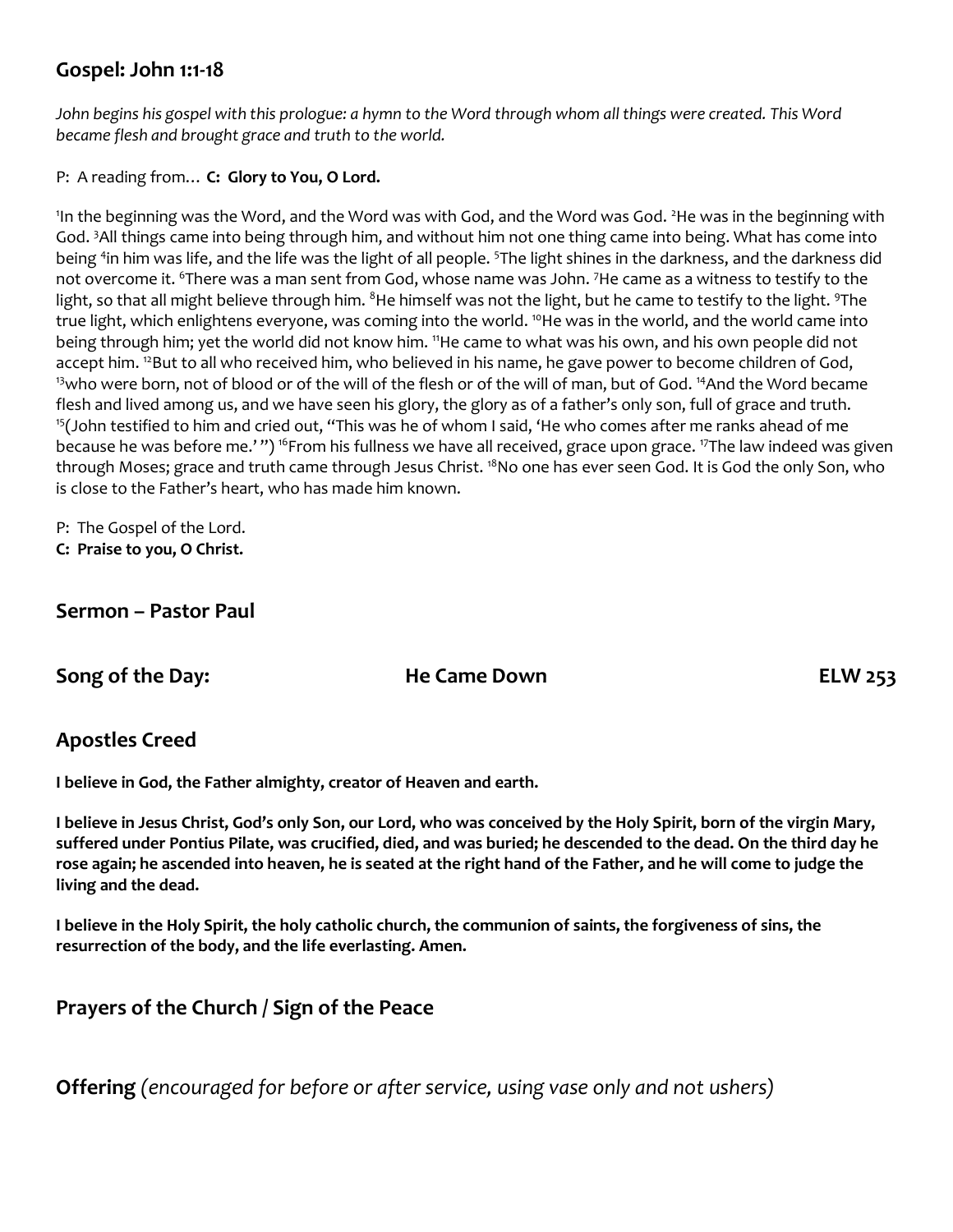## **Offering Prayer**

#### A: Let us pray.

**C: Gracious God, your Word-made-flesh brings harmony to the earth. As we offer ourselves and these your gifts, prepare us to receive the grace and truth you offer at this table and renew in us the song of your salvation, in Jesus Christ our Savior. Amen.**

#### **Words of Institution**

#### **Lord's Prayer**

**Our Father, who art in heaven, hallowed be thy name, thy kingdom come, thy will be done, on earth as it is in heaven. Give us this day our daily bread; and forgive us our trespasses, as we forgive those who trespass against us; and lead us not into temptation, but deliver us from evil. For thine is the kingdom, and the power, and the glory, forever and ever. Amen.**

#### **Communion**

| <b>Communion Songs:</b> | The First Noel             | <b>ELW 300</b> |
|-------------------------|----------------------------|----------------|
|                         | <b>What Child is This?</b> | <b>ELW 296</b> |

#### **Final Blessing**

P: The God of hope fill us with all joy and peace in believing, so that we may abound in hope by the power of the Holy Spirit, through Christ Jesus, the Word made flesh. **C: Amen.**

| <b>Sending Song:</b> | <b>Go Tell It on the Mountain</b> | ELW 290 |
|----------------------|-----------------------------------|---------|

#### **Dismissal**

A: Go in peace. Rejoice in Christ our Savior.

**C: Thanks be to God.**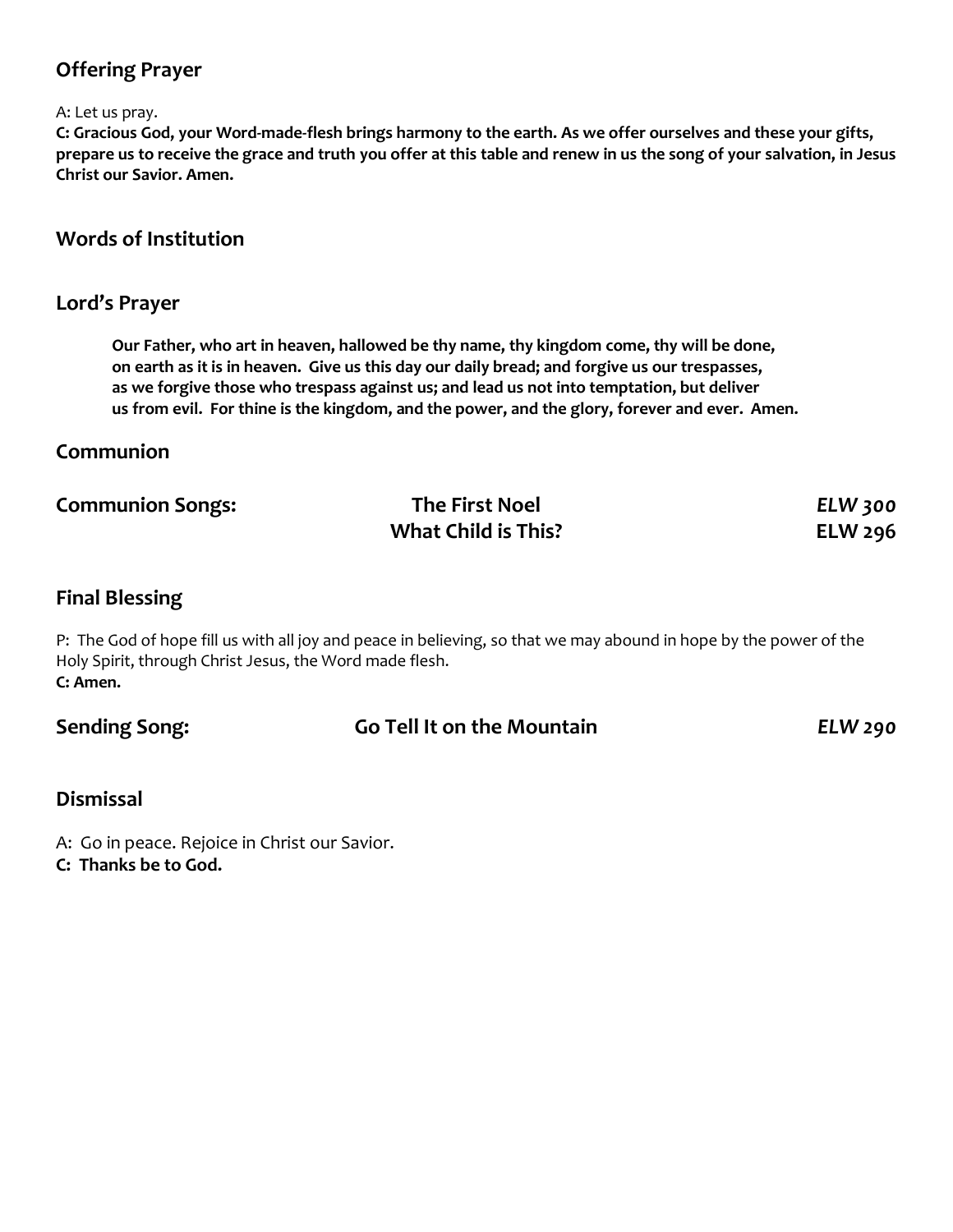

1050 Peninsula Drive Traverse City, MI 49686 (231) 947-9880 www.bethlehemtc.org

# January 2, 2022

# **HAPPY BIRTHDAY**

1/03-Carol Bowes 1/05-Jacque Rossfeld 1/06-Michael McCarty 1/04--Jennifer Cilluffo 1/05-David Glenn 1/08-Cecilia Kurkowski

#### A COVID update from Council:

"For several months, Grand Traverse County has topped the 14-day average 7% Covid positivity threshold set up by Council for our current precautions. At the last Council Meeting, it was voted upon that if the positivity rate rises to 17.5% that Bethlehem will once again require mandatory masks regardless of vaccination status. This will ensure that we are doing our part to keep our parishioners and community safe.

Currently, Munson Healthcare has activated Pandemic Response Level Red for the first time in history (https://www.munsonhealthcare.org/services/community-health/covid19/pandemic-status), as they are seeing the most Covid cases since last year. At the time of Tuesday's Council vote, the rate was 15%, and the latest update, as of time of printing, GT County positivity rate is very close to our new threshold, so we ask that ALL worshippers wear masks. Stay safe, pray for all good things, and see you soon! -Your Bethlehem Church Council"

Please note that the new Building and Office Hours are: 9:00am - 2:30pm, Monday - Thursday. Also, note that the Church Office will be closed on Monday, January 3rd

Today's altar flowers are donated by: the Congregation in thanks for all of God's blessings.

The 2022 Giving envelopes will be available in the Narthex beginning December 22<sup>nd</sup>. Please pick up at earliest convenience.

The January issue of the STAR is ready. Feel free to check online at www.bethlehemtc.org < About Us > "The Online Bethlehem Star" or type this URL to get these directly: http://www.bethlehemtc.org/thebethlehem-star-newsletter.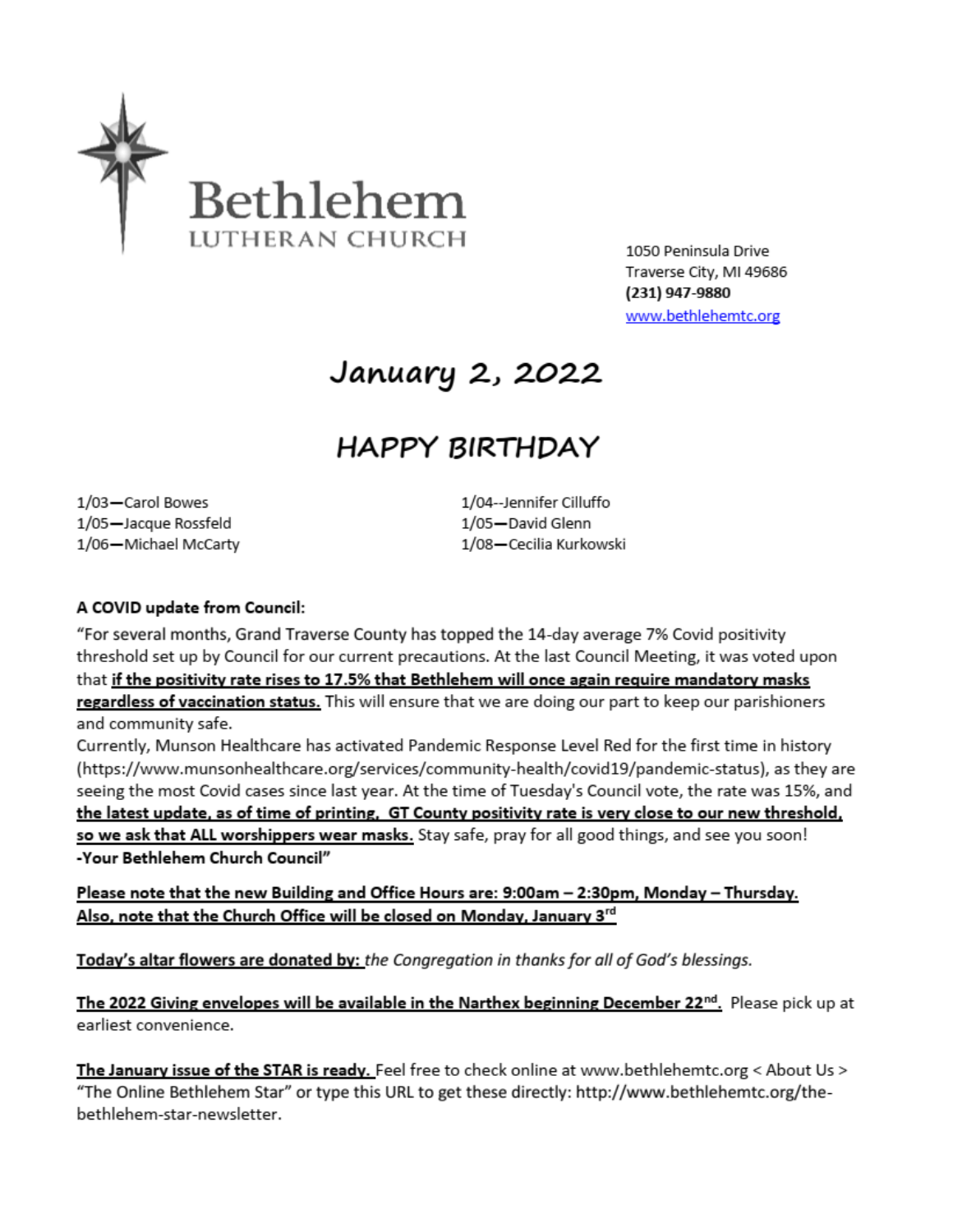We are currently not having Sunday School on January 2nd. However, regular classes will begin on January 9th. Due to personal reasons, Nancy Ammann will not be able to teach her 3rd-6th graders until further notice. Annie has been filling in for her during December; however, we need someone to step up to take over on a more regular basis. If enough people volunteer, you can share Sundays. Classes are held during sermon time each Sunday - approximately 20-25 minutes. All materials are provided. Please step up to fill in this much needed ministry. Please contact Annie Slabaugh. Thank you.

A special Thank You to Mary Ann Tanis for ALL her help with set up/decorating for the Christmas Eve services. I very much appreciated it. Kate Holtfreter

#### The Annual Pancake Breakfast & Ski Trip is back and is scheduled for Sunday, January 23rd 8:30AM -9:30AM! The Ski Trip is scheduled for Sunday, February 20th right after church.

The Y2A Committee and Christian Education Committee are looking for volunteers both youth and adult alike!

Due to Omicron council has asked us to put a cancellation policy in place. If the Traverse City area is at a 17% positivity rate 2 weeks before our Pancake Breakfast, we will have to cancel the fundraiser but the Ski Trip would still be on.

If you are interested in volunteering there is a sign up sheet out on the old contact tracing table. There is also a virtual sign up sheet so see Annie after church or contact her at

annie.slabaugh@bethlehemtc.org if you need that or have questions!

Please consider signing up for Altar Flowers for a Sunday service. You may use the sign-up poster in the Narthex by signing on the date you request. Then fill out a pink slip with the necessary information and place it and a check for \$40 (payable to Bethlehem Lutheran Church or BLC) in the offering plate on Sunday morning (Preferable) or during the week, in the Administration Assistant's mailbox near the church office entrance. You may select either "in honor" or "in memory" or "to celebrate". If someone has already signed on the date you would like, feel free to add your name - we welcome more than one on a Sunday. The 2022 dates are now on the sign-up poster.

Celebrate a new child in your life with a rose on the baptismal font! Cost \$10.00 per rose. Contact Barbara Oster at beo6475@yahoo.com or 231.668.7038.

#### The outdoor food pantry is closed until spring to make sure that none of the food is damaged by the

cold. You can still bring in your staples at any time and place it in the teal bin under the table by the mailboxes. One BLC member knew of an apartment complex for low income residents with food needs and delivered 12 overflowing bags of what had been outside to the very grateful recipients. Please keep the residents of the 72 unit Brookside Commons Apartments in your prayers. Watch for the pantry to jump back into full swing in the spring.

Our blog has been renamed "Paths of Hope". Check it out on the Bethlehem website: http://www.bethlehemtc.org/new-blog-paths-of-hope.

The Worship & Music committee appreciates the support of our Bethlehem family during our recent Schermer Pecan fundraiser. It was touch and go for a while on the delivery but the pecans arrived in time for Christmas gifts. We also thank Thrivent for funding of the initial purchase.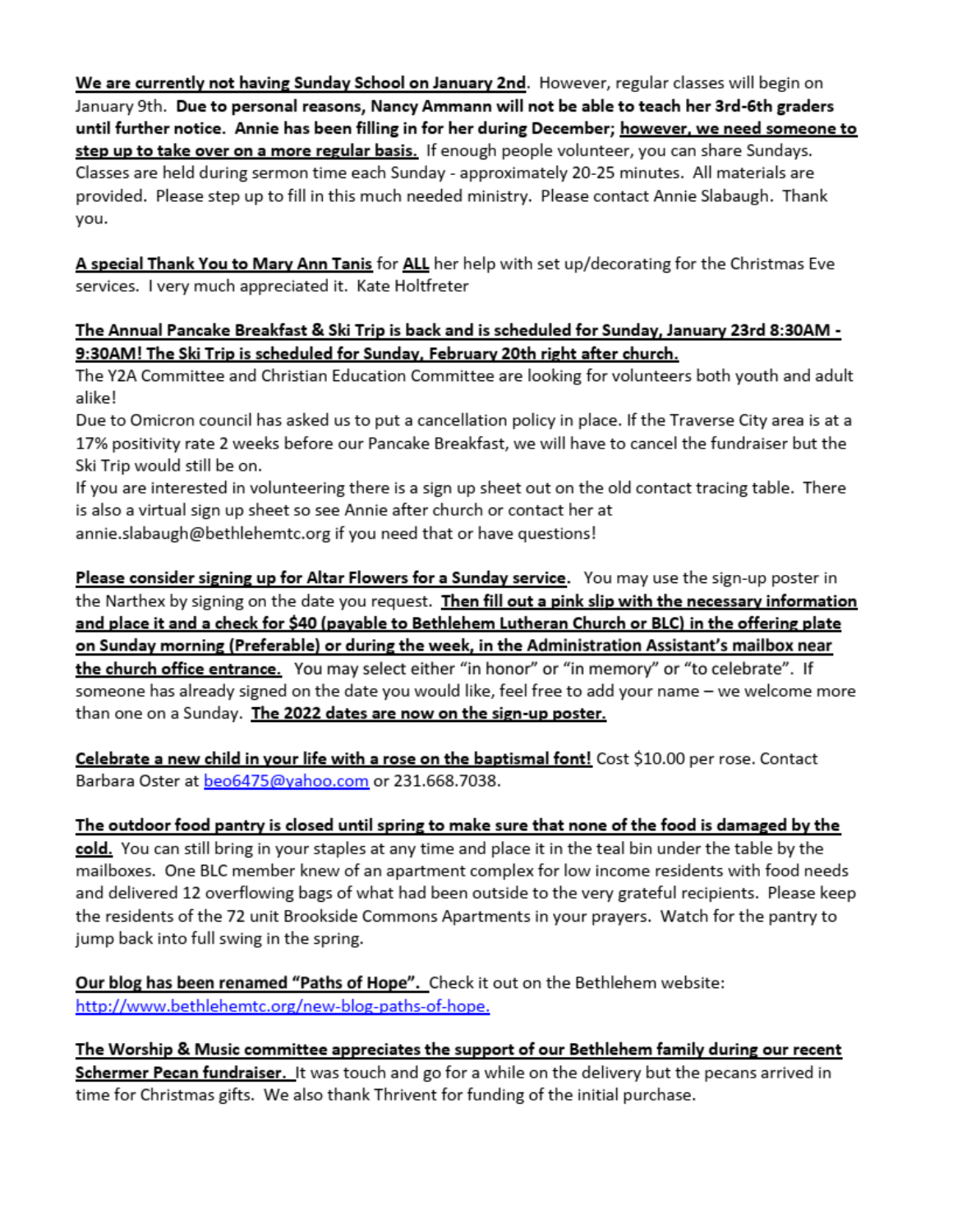#### After two years of cancellations due to COVID-19, Living Water Ministries has decided to make camp a

gift freely given for all campers of Stony Lake. This means that there are no registration fees for any program at Stony Lake for the summer of 2022!! Adult Leaders from Bethlehem are planning on being there for Week 1 (June 19-24) as long as there are youth interested. Please note that the Living Water Ministries Board of Directors made the decision to make full vaccination a requirement for attendance at any Living Water Ministries event, including camp. If your youth is interested in attending camp this summer, please see Annie after service or reach out to her via email at annie.slabaugh@bethlehemtc.org no later than Wednesday February 9th.

#### Annie is looking for a male co-leader for the upcoming CHARGE Event (Friday March 18 - Sunday

March 20 at the Great Wolf Lodge) the male co-leader would be staying with the boys who have registered. Please see Annie after church or reach out to her at annie.slabaugh@bethlehemtc.org for more information!

CHARGE - Living Water Ministries has made the decision to cancel the Great Lakes Youth Gathering in January and will instead combine it with CHARGE this year in a hybrid type event! Therefore, grades for CHARGE will be 6th - 12th and the event will take place from March 18th - 20th here in Traverse City at the Great Wolf Lodge! As registration to fills up fast, Annie needs to know who is interested so that we can figure out cost for families right away. Please let her know if your youth is interested in attending CHARGE in 2022. She will send further information such as forms to fill out and what the family cost will be once we know the total number of people interested!

#### Thanks to the dedicated BLC members who joined together to prepare special music for the Advent and Christmas season:

Bell Choir: Crystel Fernholz, Laura Hahn, Kate Holtfreter, Carl Lehto, Cindy Monroe, Jacky Putman, Erin Word. Thanks also to guest Nan Worthington for playing the harp. Singing Choir: Denice and Phil Bossardet, Crystel Fernholz, Cindy Monroe, Carl Lehto Video Taping of Bell Choir: Cassidy White & Pastor Paul

The newest Living Lutheran magazine and the January/February/March Christ in our Home can be picked up at the welcome table on Sunday mornings, from the Shooting STAR box below the outside mailbox, or during parking lot communion. We still have copies of the October/November/December Christ in our Home available.

The Wednesday morning bible study of Matthew meets from 9-11am. All are welcome. Bring your own bible. We read the bible and then talk about what we read. We say a prayer for any needs that are shared. Come. Join a fellowship. Leader is Barbara Graf.

Quilters need help! We meet on Tuesdays 9:00am-11:00am. It is not traditional quilting. We tie three layers of fabric together. The "quilts" are sent all over the world when needed by Lutheran World Relief. So if you can tie or even cut, please join us on Tuesday mornings.

"Zoom Book Study" gathering via Zoom is on a break until after New Year's. Besides the thoughtprovoking discussions, we also have great conversation and fellowship. For this series, we will discuss the Gospel of Matthew. Please contact Pr. Paul if you are interested in joining.